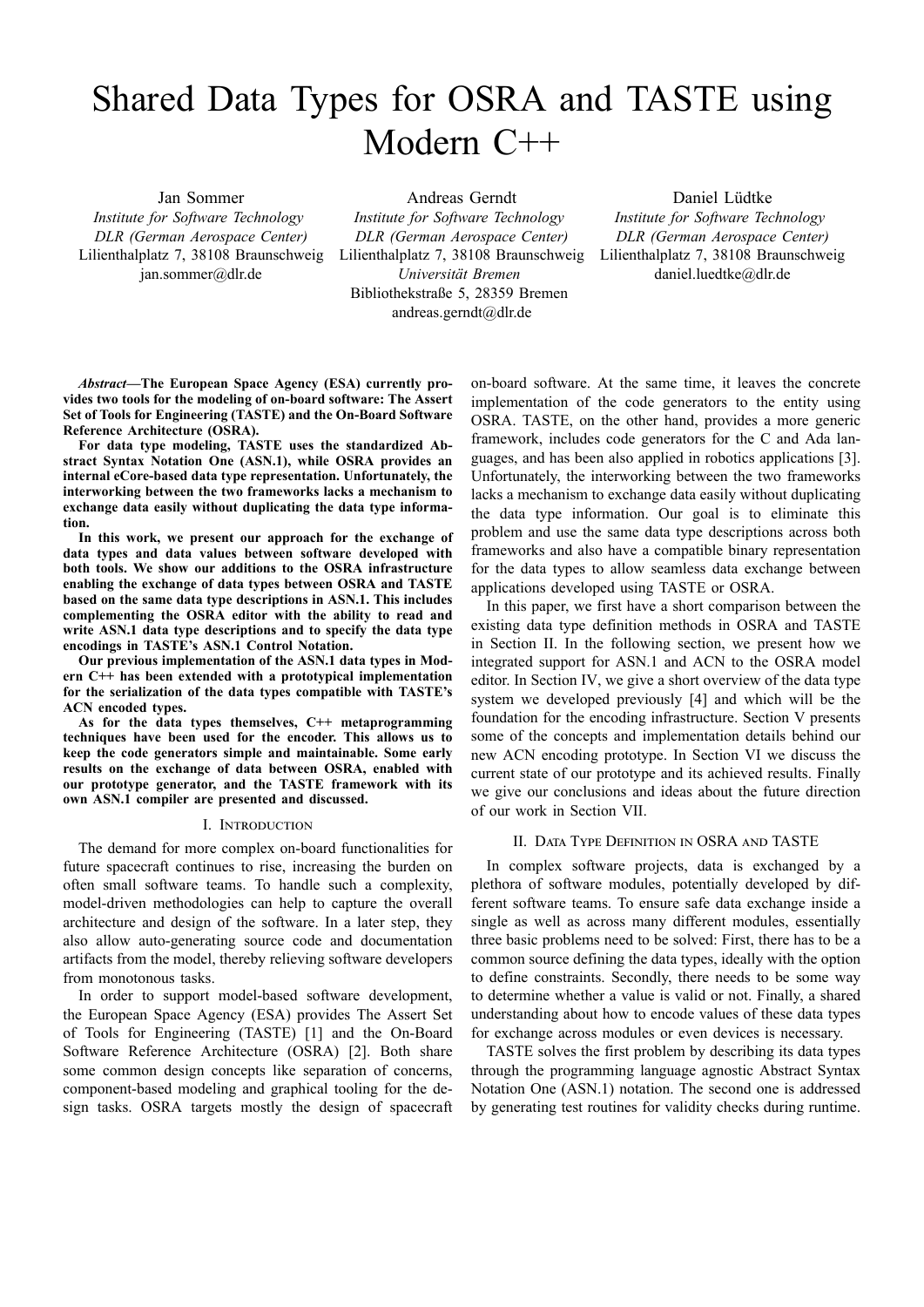The last problem is solved by implementing encoding rules of ASN.1 or by using a custom description for the encoding of data types using TASTE's own ASN.1 Control Notation (ACN).

OSRA provides mainly its metamodel, the Space Component Model (SCM), and a corresponding editor which also provides a modeling workflow for the user. Of the three mentioned problems, OSRA currently solves only the first problem through its graphical data type editor. We only present a short summary of OSRA's type modeling system here. A more in-depth analysis was carried out by us in [4].

The data type part of the OSRA metamodel has a complex class hierarchy with several layers of abstract classes, which are used in other parts of the metamodel to refer to generic types.

It provides common numerical metatypes for integer and floating point numbers and also allows to constrain the value space of those types. Other supported elementary metatypes include representations for boolean types, enumerations, and fixed point values. The OSRA metamodel also allows the modeling of several kinds of array and string types as well as common structured and union types.

For every type definition, it is also possible to instantiate a constant of that type, which will be available for further use in the model.

Additionally, there are two special metatypes available: the AliasType that allows to declare a new type with the same features as a reference type, but with a new name; and the ExternalType that allows to register data types which have not been defined through the OSRA model itself. For the latter, the OSRA model cannot determine any properties but relies on the external model to check validity. It only knows the registered types' names which is enough to use them like native types throughout the model (for example for interface definitions).

The OSRA editor provides a graphical interface to define concrete types and constants from the described metatypes. Fig. 1 shows an example of such a data type diagram, which looks similar to data type diagrams in UML [5].

For every type or constant defined in such a way, a corresponding element is added to the underlying eCore model including all the range properties and base type references.

#### III. INTRODUCING OSRA TO ASN.1 AND ACN

Although graphical modeling of data types is intuitive, it can become difficult to understand and maintain when complex structured types and type hierarchies have to be modeled. Furthermore, the data types are, by default, only available in their internal eCore representation. This allows easy access to the types' model entities within Eclipse plugins using the Eclipse Modeling Framework (EMF). However, exchanging the types with external tools, such as TASTE, is not trivial.

As our goal is to allow the exchange of data between software developed with TASTE or OSRA without the need for manual interventions, a common intermediate representation is necessary. The straight forward decisions was to use ASN.1



Fig. 1. Example of OSRA data types modeled in the SCM editor with simple numerical types, constrainted numerical types, a structured type and an array type.

for that purpose. Within the frame of the TASTE project, ESA already evaluated different programming language independent data type notations and decided to use ASN.1 [1]. TASTE only selected a subset of ASN.1 which provides a reasonable feature set for space applications where type sizes and value sets must be known at compile-time. This reduced feature set also means less complexity in the necessary ASN.1 grammar. By adopting this approach for OSRA as well, only OSRA needs to be complemented with an additional ASN.1 infrastructure. No changes are necessary for TASTE.

Within the ESA funded PaTaS activity [6], an intial ASN.1 grammar implementation in Xtext was already started. It became a starting point to add an ASN.1 editor to OSRA. Like OSRA, Xtext is also based on the Eclipse Modeling Framework. Therefore, the ASN.1 grammar can be tightly integrated with OSRA. The bi-directional implementation works as follows: For all data types, which were created with the graphical model editor of OSRA, a corresponding type in ASN.1 textual notation is generated using Xtend code generators [7]. For all data types which have been manually written and for which an ASN.1 representation exists, a corresponding ExternalType is registered in the OSRA model. In this way, all types are available in the OSRA model and can be used in, e.g., interface modeling. All types have also a representation in ASN.1, which means they can be shared with external tools, such as TASTE. This work was carried out as part of [4] and allowed the exchange of data types between OSRA and TASTE.

The upper part of Fig. 2 depicts these relationships between the type representation in OSRA and ASN.1.

For the exchange of encoded data, not only data type descriptions but also a common encoding scheme is needed. ASN.1 provides several standardized encoding rules, e.g., the Binary Encoding Rules (BER) or the Packet Encoding Rules (PER) [8]. However, in our domain of spacecraft onboard software none of those standardized ASN.1 encoding rules are used on a regular basis. Instead, custom protocol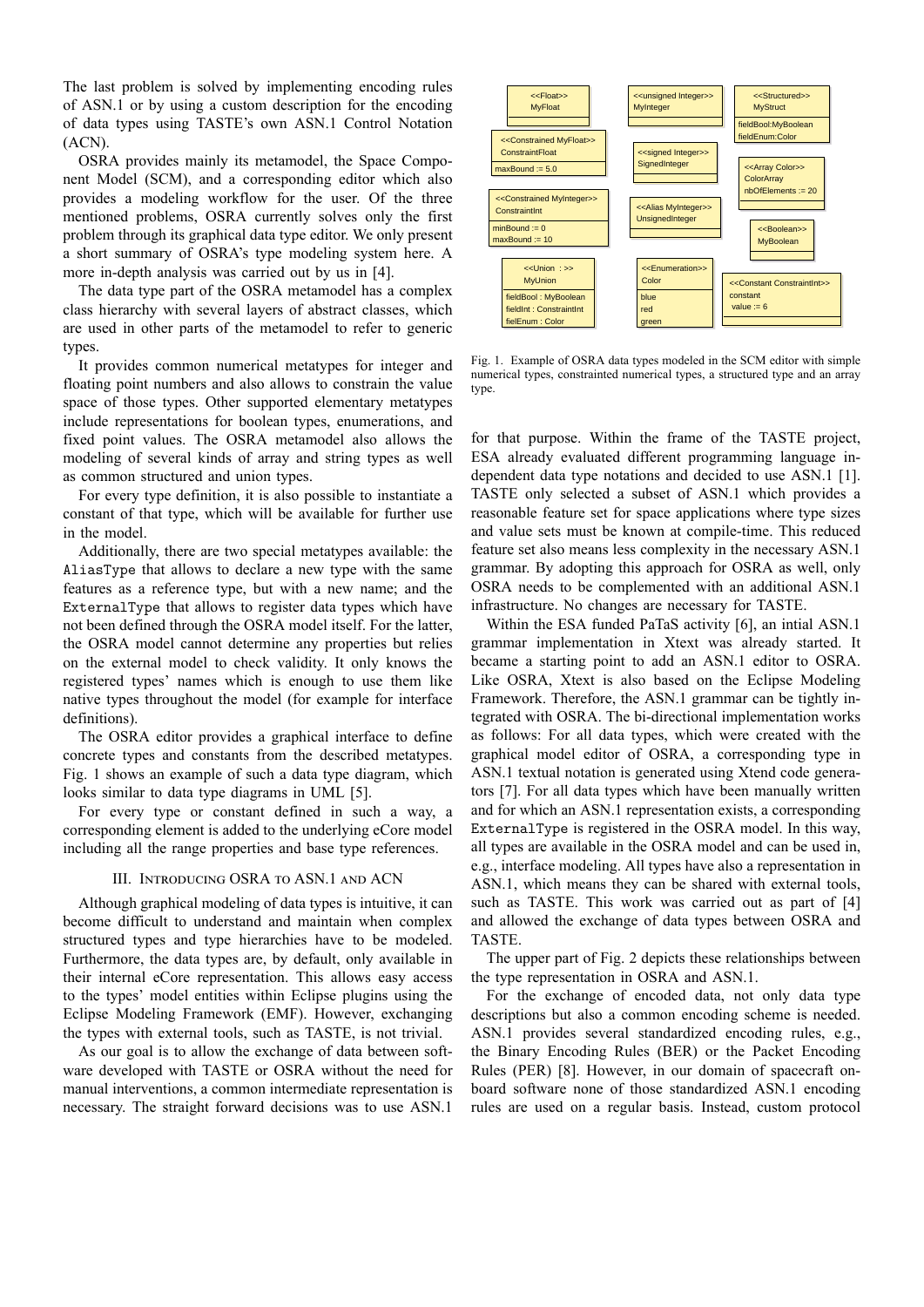

Fig. 2. Flow between the different generation layers

formats are prevalent for nearly all communication. For this purpose, TASTE already defined its ASN.1 Control Notation, which allows to define a custom encoding format for previously defined ASN.1 types [9], [10]. It offers a great amount of flexibility for encoding rules while still maintaining a reasonably simple grammar. Using ACN as a target for our prototype implementation also provided a better use case for the application of C++ metaprogramming techniques for the encoder compared to the more narrowly defined encoding rules like PER [8].

The usual workflow in Xtext is that a grammar is defined from which a corresponding eCore metamodel is generated. For the new ACN grammar to be able to cross-reference existing data types of ASN.1 it has to share the same eCore metamodel as the ASN.1 grammar. Having two separate, albeit closely related, grammars generating each their own metamodel generates creates a conflict. We stopped this automatic generation process and switched to a manually maintained common metamodel instead. Based on the original ASN.1 metamodel, the ACN entities were gradually added and then the corresponding grammar developed. This approach requires more manual work when changing either a grammar or the metamodel, but it gives greater flexibility [7].

As a result we have now one common eCore metamodel for ASN.1 and ACN, but two separate grammar definitions which only populate their respective part of a model instance. However, in the metamodel, the entities of one grammar are aware of the entities of the other grammar. For example, an ACN encoding definition can refer and resolve the corresponding ASN.1 type defined in another file. In this solution each grammar has also their own respective editor plugins which provides syntax highlighting, auto-completion and onthe-fly validation in the editor. Which editor plugin is active is decided based on the file name extension. As ASN.1 files end with the asn extension, ACN uses files with acn respectively.

#### IV. A DATA TYPE SYSTEM USING MODERN C++

In the last decade, the  $C++$  programming language underwent several revisions which increased the feature set of

the core language significantly. Therefore, the term *Modern C++* is commonly applied if features of the most recent C++ standards, i.e. C++11, C++14 or C++17, are used [11]. Especially the templating system became much more powerful in modern C++ compared to previous standards [11].

At the German Aerospace Center (DLR), we used C++ even for mission critical software parts as part of the BIRD [12], TET-1 [13], BIROS [14] and the Eu:CROPIS [15] satellite missions. With increasing compiler support even for embedded targets and real-time operating systems, the question arises which new features can be useful for on-board software and how they can be applied.

In [4], we investigated how these new features could be used to create a type system which allows types to be easily generated from ASN.1 and which fulfills the following criteria:

- *•* **Support for numerical ranges:** Restricting the values of numerical types to certain ranges allows the type system to check and ensure the validity of data.
- *•* **Clear and intuitive API:** Making it easy for developers to understand the API even with limited knowledge of template metaprogramming. It also increases maintainability and the motivation to adopt the new type system.
- **Compile-time checks:** Spotting sources of errors like type incompatibilities and possible range overflows during compile-time prevents introducing those errors into the source code right at the beginning. It also relieves developers from manually checking for such conditions in the source code and in unit tests.
- *•* **Runtime checks:** Runtime checks shall ensure that the value of a data object stays within its bounds even after modifications. The checks should be carried out automatically by the type itself instead of requiring the developer to trigger it manually.
- *•* **Memory management:** Each data type shall have a known size at compile-time in order to allow for static memory allocation. Data objects should always create a deep copy of its values during copy assignments.
- *•* **Compatibility to existing C/C++ code:** Source code using the new data type system will need to interact with existing libraries. Therefore, the data types shall have support for conversions to the basic types of C++.

To make this paper more self-contained, we show next some key implementation details, but do not repeat the results presented in [4]. We will concentrate on numerical types, structured types and union types, as they represent the situations which are most common or have the potential for a high degree of complexity. For a more in-depth description of the type system, we refer again to [4].

Using mostly variadic templates, static assertions, type traits, and several recursive template metaprogramming patterns [11], it was possible to create types which are aware of constraints. The adherence to the constraints is checked during operations like assignment or type conversion; in many situations already at compile time.

This way the types make sure that they hold valid data at all times. The complexity of these compile time checks are hidden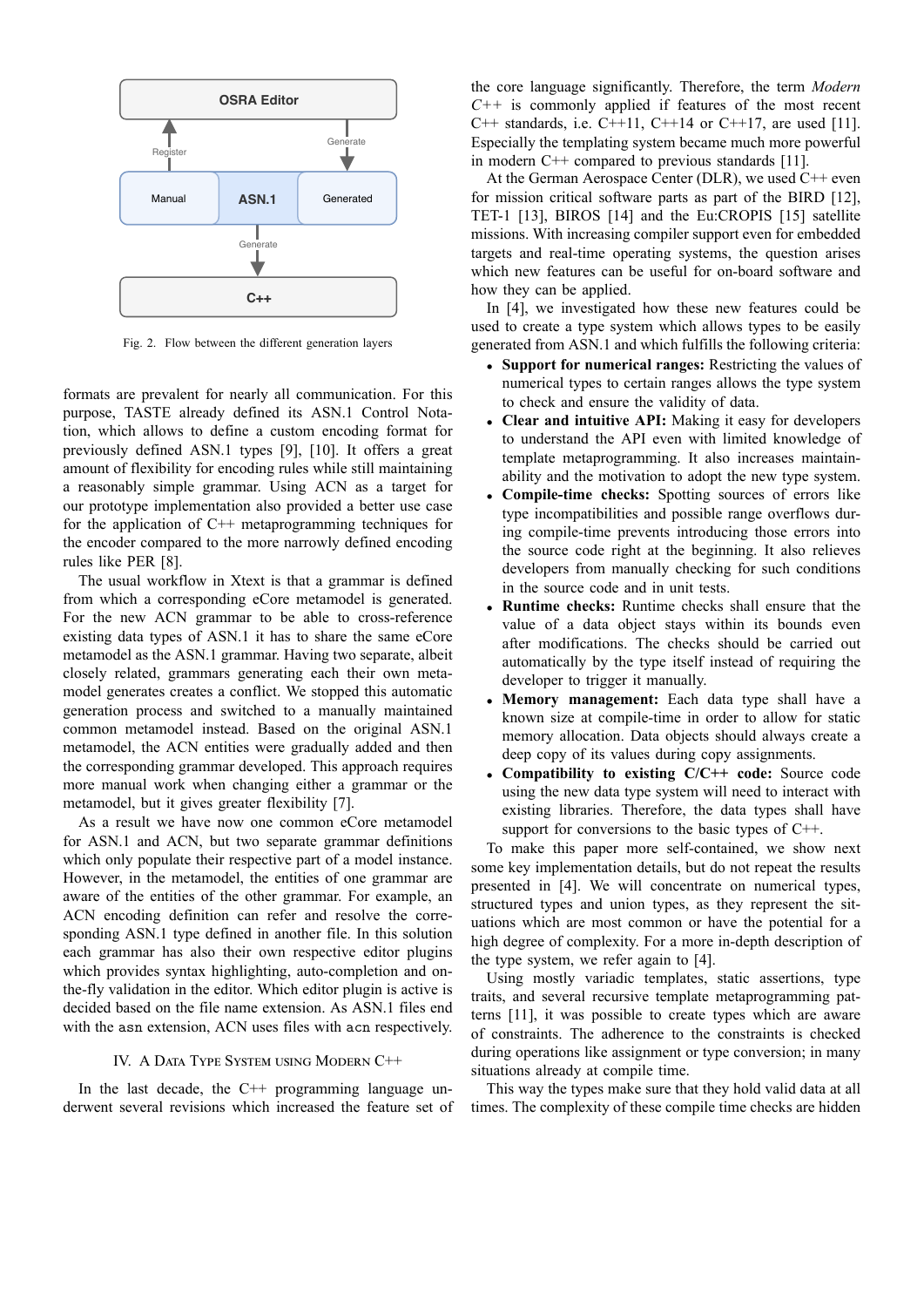in a general base class, keeping the user interface reasonably simple. New types are declared usually with only few lines of code. For example, Listing 1 presents the definition of constrained numerical types. First, two integer types declared. As can be seen, the range constraints can be directly part of the type declaration. The first one has two disjoint ranges, the second one only a single range. Both inherit from the templated base class Integer. It provides all the range checking mechanisms customized for each type automatically. The two using statements in the types body bring in the constructors of the base class, allowing type construction from standard C++ integer constants or variables without the need to define any constructors explicitly. Type conversion from Int2 to Int1 are allowed. The reverse is forbidden and produces an error at compile time.

Next, a floating point type is declared. It is not yet possible to specify the ranges directly in the declaration since current C++ standards do not allow floating point numbers as nontype template parameters. Therefore, a corresponding range structure needs to be declared before the real type can be created.

```
// Simple definition of constraint integer types
2 class Int1: public Integer <int, Range <-10, -5>,
       Range <0,10> > {
3 using BaseType = Integer;
4 using BaseType::BaseType;
5 };
6 class Int2: public Integer <int, Range <1,5> > {
     using BaseType = Integer;
8 using BaseType::BaseType;
9 };
10
11 // Not possible:
12 // class F1: public Real<float, Range<0.5, 1.0>
13
14 // Define ranges
15 struct Range1 {
16 static constexpr float min = 0.5f;
17 static constexpr float max = 1000.5f;
18 static constexpr bool minOpen = false;
19 static constexpr bool maxOpen = false;
20 };
21
22 // Define ranged float
23 class TFloat: public Real<float ,Range1> {
24 using BaseType = Float<Range1 >;
25 using BaseType::BaseType;
26 };
```
Listing 1. Example declaration of numerical types

As variadic templates are used, there is no fixed limit to how many ranges can be assigned to a single numerical type. Of course, each range will increase the cost for validity checking at compile time and runtime. However, from experience it is likely that for most types one or two ranges will usually suffice in most situations. It is also quite obvious, that the implementation of the code-generator generating the  $C++$  code of Listing 1 is straight-forward and simple.

Listing 2 presents an example declaration of an ASN.1 SEQUENCE type, which semantically corresponds to a plain struct in C++. Here we do not only map a field name to a type like it is done in normal C++ structs, but the type is based on a tuple implementation which means it can also refer to its fields via their position. The accessor methods mimic the behavior of a normal C++ struct and map a name to each of the tuples field. For example, the name fieldInt is assigned to the field zero of the tuple, which will return a value of type TInt.

```
1 class TSeq
2 : public Sequence <TInt, TFloat>
3 \leq 14 public:
     5 // Inherit constructors
     using Base = Sequence<TInt, TFloat>;
     using Base:: Sequence;
8
9 // Define for validation constructor
10 TSeq(const Sequence& other) :
11 Sequence(other) {}
12
13 // Field to field name mapping
14 TInt& fieldInt()
15 { return Base::get<0>(*this); }
16
17 TFloat& fieldFloat()
18 { return Base::get<1>(*this); }
19 };
```
Listing 2. Example declaration of a sequences type

Finally, Listing 3 shows the basic declaration for CHOICE types. A CHOICE in ASN.1 is similar to a union type in  $C++$ . In our implementation, an object of such type will keep track of the currently active field and report an error if the program tries to read from an inactive field. Although the declaration is nearly the same to the one of the SEQUENCE type in Listing 2, the behavior is very different. The return types of the acessor methods will decay to the type of their respective field only if the field is currently active. Otherwise they will trigger the runtime error. For both, the SEQUENCE and the CHOICE types the validation functions and other behavioral properties are all inherited from the respective base classes Sequence and Choice.

```
1 class TChoice
2 : public Choice<TInt, TFloat>
3 \frac{1}{2}4 public:
5 using BaseType = Choice<TInt, TFloat >;
     using BaseType::ReturnT;
8 ReturnT <0>& fieldInt()
9 { return this ->getChoice <0>(); }
11 ReturnT <1>& fieldFloat()
12 { return this ->getChoice <1>(); }
13
14 };
```
7

10

#### Listing 3. Declaration of a choice type

All presented declarations have in common that they are easily generated using the information captured in the ASN.1 description. This scenario is depicted in the lower half of Figure 2. It is worth pointing out that the ASN.1-to-C++ code generators can be kept very simple, thereby reducing their maintenance complexity. In the next section we present how the previously mentioned ACN encoding rules can be applied to such types and how C++ template metaprogramming can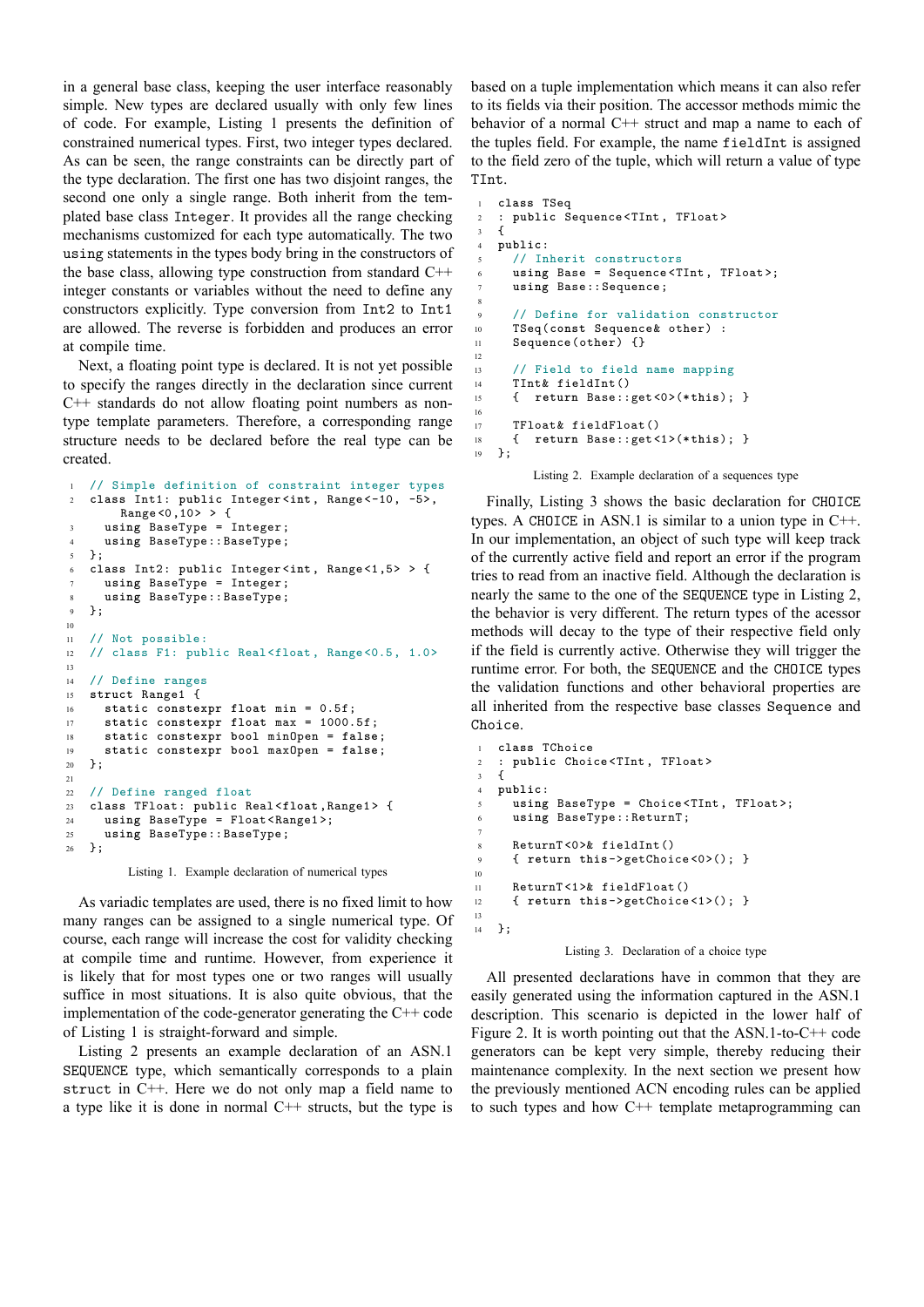

Fig. 3. Overview of the 3 layers for ACN type encoding and decoding.

also help to create customized encoders for each type requiring only little code generated from the ACN description.

#### V. ACN ENCODING RULES USING MODERN C++

Our implementation for ACN encoding of types declared as shown in the previous section has essentially three layers: First, the BitstreamWriter and BitstreamReader classes, which are responsible for the low level memory accesses. For example, the BitstreamWriter's only purpose is to write up to 8 given bits regardless of byte boundaries to a given memory address and a given bit offset. The BitstreamReader does the same operation, but in reverse. Second, a Bitstream class which represents the user interface.

It provides templated versions of a store and read member functions for a user to write to or read from a given memory space. It also keeps track of the current bit position for reading or writing in a given memory space. However, it does not interact with the BitstreamWriter and BitstreamReader directly. Instead, it redirects the type-specific implementation for the store and read operations to a templated metaclass BitstreamTraits<T> which represents the third layer. This metaclass is then partially specialized for the different C++ types presented in the previous section. A short overview of these layers is given in Figure 3.

In this way a user can store or read an ACN encoded type from a bitstream as shown in Listing 4. It is not necessary to explicitly instantiate the templated member function of the Bitstream class. It is automatically deduced from the type passed by the user. The actual encoding is then delegated to the corresponding BitstreamTraits class. In other words, all the complexities of the C++ template metaprogramming are effectively hidden from the user and only used in the background.

The ACN syntax has the following structure: Every encoding statement starts first with the type name of a previously defined ASN.1 type. It is followed by a set of properties in square brackets. The supported properties range from simple encoding properties like endianness or bit size of the encoded type to more advanced concepts like

```
1 Int1 myInt(6);
2 TChoice myChoice;
3 myChoice.fieldMyInt() = 3;
4 TSeq mySeq = {5, 3.0};
5 uint8_t buffer[40] = {};
6
7 BitStream stream(buffer);
8 // Encoding
9 stream.store(myInt);
10 stream.store(mySeq);<br>11 stream.store(myChoic
   stream.store(myChoice);
12
13 // Decoding
14 stream.reset();
15 stream.read(myInt);
16 stream.read(mySeq);
17 stream.read(myChoice);
```
Listing 4. User perspective for ACN encoding/decoding types

the addition of fixed bit patterns between fields of a sequence or extra fields in a sequence which indicate the active type of a following choice type.

For example in Listing 5, the type TMode is encoded as 16 bit integer in little-endian format. The type MySeq has two fields. However, in the ACN encoding the extra field reserved is added which introduces a fixed bit pattern. Such extra fields are commonly used to model existing encoding protocols which often introduce fixed padding bits or similar at various places. Since those fields do not carry any information for the actual program, they are not part in the ASN.1 type definition. In line 12 the encoding rule for MySeq is overriding the previously defined encoding rule for TMode. This override is only applied while encoding MySeq. It does not affect the encoding of TMode values anywhere else. A complete description of all supported properties can be found in the ACN User Manual [10].

```
-- ASN.1
2 TMode ::= INTEGER(0..10)
3 MySeq ::= SEQUENCE {
     mode TMode
     status INTEGER (-10 .. 20)
   \rightarrow7
8 -- ACN9 TMode [size 16, endianness little]
10 MySeq [] {
11 reserved NULL [pattern '1001'B] // Extra field
12 mode [encoding ASCII],
13 status [size 32, encoding twos-complement ,
          endianness little]
14 }
   Listing 5. Basic example for interaction between ASN.1 and ACN
   descriptions.
```
Our goal is to keep the code generator from the ACN model to C++ simple. Therefore, each BitstreamTraits is designed in a way that it can encode a complete class of types, e.g., all integer types or all sequence types which are created as shown in the previous section. Then, the code generator only needs to translate the actual ACN properties for each type to C++, so that they can be passed to the BitstreamTraits class and direct the encoding. That means, nearly everything regarding the encoding and decoding of the types is captured in the BitstreamTraits class and its specializations. Since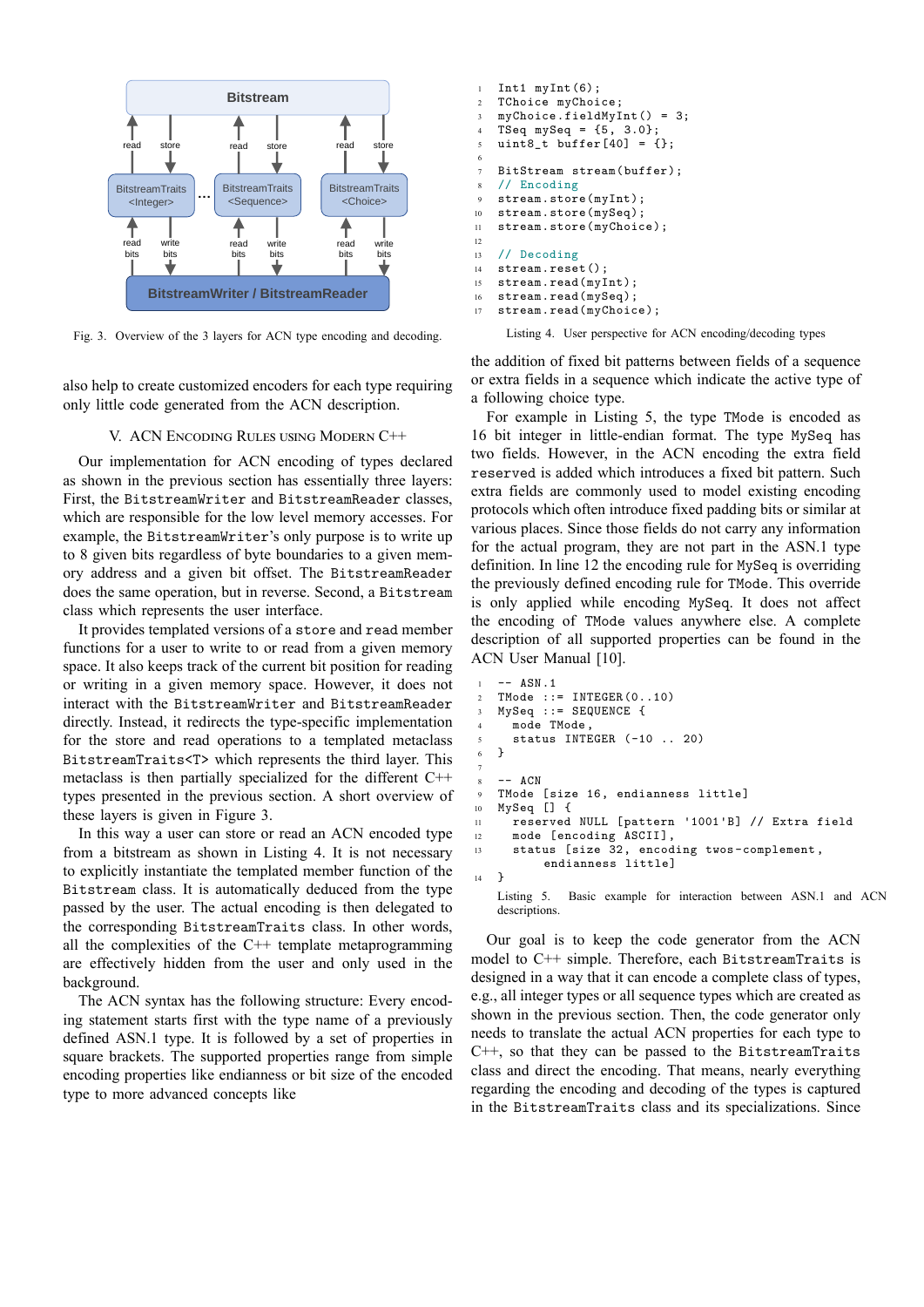only the BitStream class uses those directly, most of the complexities are well hidden from the user as shown in Listing 4. We will concentrate for the remainder of this section on the interaction betwen the BitstreamTraits and the generated ACN encoding properties. In the following examples, we will also concentrate only on the encoding of the data types for brevity. The decoding of a passed binary stream to type values works conceptually in the same way.

For the encoding in  $C++$  to work correctly, the ACN properties have to be available to the BitstreamTraits class and have to have a mapping to the corresponding type. Since this information does not change during runtime, it can be stored as constant expressions and type members in a properties class.

Listing 6 shows this concept for an integer type. Using the template specialization of the class AcnEncoding the mapping between type TInt and the encoding properties is created in line 2.

```
1 template <>
2 struct AcnEncoding <TInt> : public Properties <
           Encode<Encoding::ascii>>
4 {};
```
Listing 6. Example ACN properties for an integer type

The Properties class provides default values for the type encoding, which can be overridden. For TInt this is done for the encoding property in line 3.

Listing 7 shows the relevant parts for the encoding of an integer type. First, the general template class for the BistreamTraits is declared, which only contains the general layout of the member functions for storing and reading.

```
1 //General template
2 template <typename T,
3 typename P = AcnEncoding <T>,
4 typename = void
5 >
6 struct BitstreamTraits
7 { ... };
 8
9 // Specialization for integer types
10 template <typename Prop, typename... Ts>
11 struct BitstreamTraits <Integer <Ts...>,
       Properties >
12 \quad 513 // Store method for standard encodings (PosInt
       and TwosComplement)
14 template <typename P = Prop, std::enable_if_t <
       isStandardEncoding <P>, int> = 0>
15 static void
16 store(uint8_t*& buffer, Int data, size_t& offset
        )
17 \quad {\ldots}18
19 // Store method for Ascii encoding
20 template <typename P = Prop, std::enable_if_t <
        isAsciiEncoding <P>, int> = 0 >
21 static void
22 store(uint8_t*& buffer, Int data, size_t& offset
        )
23 \{ \ldots \}24
25 };
```
Listing 7. BitstreamTraits implementation depending on properties.

Then follows the partial template specialization for integer types starting in line 9. Since the ACN properties are constant and made available at compile time, the implementation can be dependent on those properties. In Listing 7, this is shown exemplary with the two separate store methods in line 14 and line 20 respectively. The former is selected by the C++ compiler only if the ACN property encoding is either pos-int or twos-complement. The latter is selected only if it is set to ASCII. For an integer with the properties of Listing 6, the latter would be the case and the store method for ASCII encoding would be selected by the compiler while the other one would be discarded and not compiled.

This also works for the encoding of more complex types as we will show in the following example. Listing 8 shows an ASN.1 and ACN description. It defines multiple integer types, a choice type with a corresponding enumeration, and a sequence type. In ACN, the type MySeq is assigned an extra bit pattern field reserved and an extra field modeType of type TSelect.

The latter is used in line 20 as the target of ACN's determinant property, which is a special property for CHOICE types. This property requires that an enumeration with the same field names as the CHOICE type exists. In Listing 8 this is the case with the enumeration TSelect in line 4. The determinant property now encodes a value for the field modeType depending on the active field of select, i.e., 0 if mode is active and 1, if status is active.

```
1 - - ASN.12 TMode := INTEGER(0, .10)3 TStatus ::= INTEGER(0..5)
4 TSelect ::= ENUMERATED{ mode(5), status(10) }
5
6 MySeq ::= SEQUENCE {
7 mode TMode,
      8 select CHOICE {
9 mode TMode,
10 status TStatus }
11 }
12
13 -- ACN
14 TMode [size 8]
15 TStatus [size 16]
16 MySeq [] {
17 modeType TSelect [],
18 mode [size 32],
19 reserved NULL [pattern '000'B],
20 select [determinant modeType]
21 \t3
```
Listing 8. ASN.1/ACN description for a more complex example.

Listing 9 shows the corresponding definition of the ACN properties in C++. For brevity, only the properties for the sequence type are shown. The other properties are very similar to the one shown in Listing 6. As explained in Section IV, in our C++ implementation of the SEQUENCE and CHOICE types, not only the field names are available but also the position of each field. This is used in the generation of the ACN properties.

For Listing 9, two extra fields are added. In line 12, the Determinant field is added at position 0, before field mode, and acts as the determinant of field 1, i.e., field select.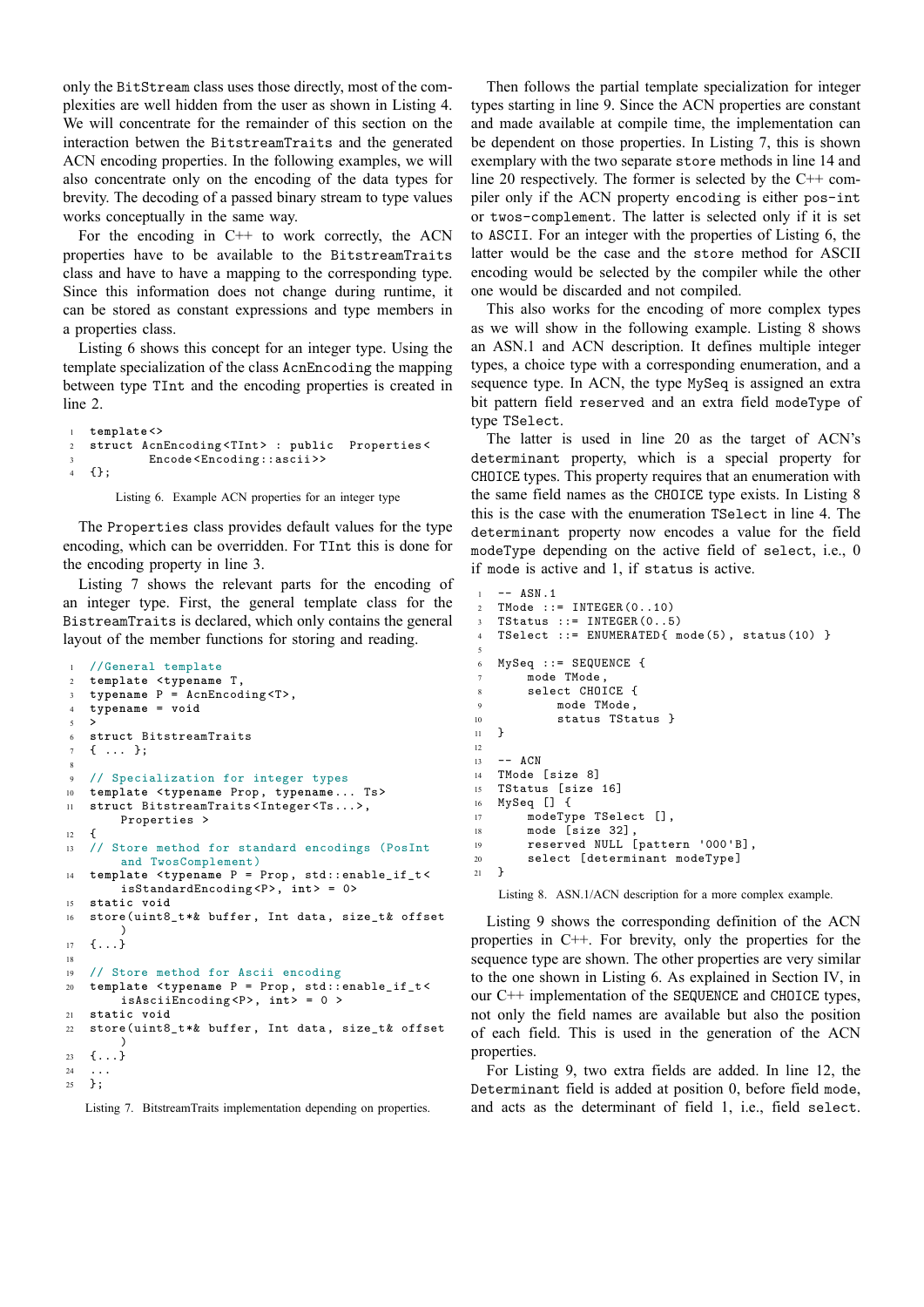Additionally, a constant field of 3 bits is added in line 13 at position 1, i.e., before the select field. Similarly, the properties which override the usual encoding of field mode have a positional argument identifying the correct field as shown in line 16.

In ACN, by default enumerations are not encoded by their value but by the index of the field. Since there is no builtin mechanism in C++ for the determination of the index of a value in enumerations an additional type MapTSelect is declared in line 5 which captures this information, i.e., mode has the index 0 and status has the index 1. This class is passed to the determinant field in line 12 for encoding.

With all the encoding properties properly captured, the BitstreamTraits class for sequence types can now simply iterate over all its fields using their position. Before encoding each field, it checks if extra fields need to be encoded beforehand and if overrides exists for the field. That means, no knowledge of the field names is necessary to encode a sequence type and the encoding itself is kept generic. A similar mechanism is used to encode the active field of the choice type using its position.

```
1 enum class TSelect {
2 \text{ mode} = 5,
3 status = 10
4 };
5 using MapTSelect = EnumMap <TSelect , TSelect::
       mode, TSelect::status>;
6
   7 template <>
8 struct AcnEncoding <MySeq> : public Properties <>
9 {
10 using extras = Extras<
11 Determinant<0, 1, MapTSelect>,
12 Constant<1, BitField<3>, 0b000>
1314 using overrides = Overrides <
15 Override <0, Properties <Size<32>>
16 \t >;17
18 };
```
Listing 9. C++ representation of the ACN properties of the example.

## VI. RESULTS AND DISCUSSION

To validate the correctness of our approach, we used our prototype and encoded a set of ASN.1 types with different encoding rules and compared the binary output with one obtained from TASTE. For the currently implemented feature set, the encodings of our prototype are compatible with TASTE.

In this paper we presented an extension to the data type framework for OSRA presented in [4]. First, we extended the existing ASN.1 metamodel with ACN encoding properties and added a simple ACN grammar in Xtext. From this grammar, a code generator generates the necessary C++ code to configure the encoding of the given type according to the ACN specifications. The goal was reached to keep the code generator from the ACN model to C++ small and maintainable. Only the actual properties need to be generated in C++.

On the  $C++$  side, the user interface could be kept simple and easy to use. All the complexity of the encoding is hidden from the user in the relevant BitstreamTraits specialization

for each type class. The currently supported feature set of our prototype does not support all ACN properties yet. The main missing features are the *present-when* property and the deep field access. However, from the implementation perspective they share many similarities with the *determinant* property and we do not expect any fundamental problems in their implementation.

C++ metaprogramming techniques are used extensively in our implementation. While in our previous work they were used to check type and value conformance at compile time, in this work they allow the configuration of the encoding for a type from the ACN properties at compile time. The main techniques used are partial template specialization and compile time selection of code paths based on the ACN properties. In other words, the C++ compiler knows at compile time exactly which ACN properties apply for each defined type. It can then discard all methods or conditional branches which depend on any other property. Although optimization was not our focus to during development, the compiler can optimize the code significantly even with only the standard optimization level of O2 enabled. For example, essentially all conditions based on ACN properties can be evaluated at compile time and only the code path needed for a specific configuration is compiled. Furthermore, for most numerical types and not too complex structured types, the encoding is completely inlined with only few instructions in assembly. That means in these cases, all of the classes shown in Figure 3 are optimized out by the  $C++$ compiler and do not appear in the final binary.

As with the data type framework, the resulting C++ code, after all templates are resolved, does not use programming techniques which are usually forbidden in space applications, e.g., dynamic memory allocation. Also neither the data type framework nor the ACN encoding depend on any external libraries. Several type traits and metaprogamming utility classes from the C++ Standard Template Library (STL) are used for convenience, but all of them could also be replaced with custom implementations quite easily. Therefore, the compilation of the  $C++$  code only depends on a recent  $C++$  compiler to be available for the target platform.

### VII. CONCLUSIONS AND FUTURE WORK

In conclusion, OSRA was enabled not only to specify its data types in ASN.1 but also to use the ACN encoding rules to encode its data types for custom protocols. A code generator transforms the collected ACN properties as configuration input for the  $C++$  encoding infrastructure. The encoding in  $C++$  is implemented using Modern C++ metaprogramming techniques in order to keep the code generator simple and provide the user with an easy to use interface. This allows the exchange of ACN encoded data types with TASTE generated applications. With these data type system in place we now have a sound basis to look at the next layer of the OSRA metamodel, namely the interface and component type modeling, in more detail.

As mentioned previously, the ACN encoding infrastructure is currently in a prototypical state. In order to use it not just in examples but also in more sophisticated applications, the